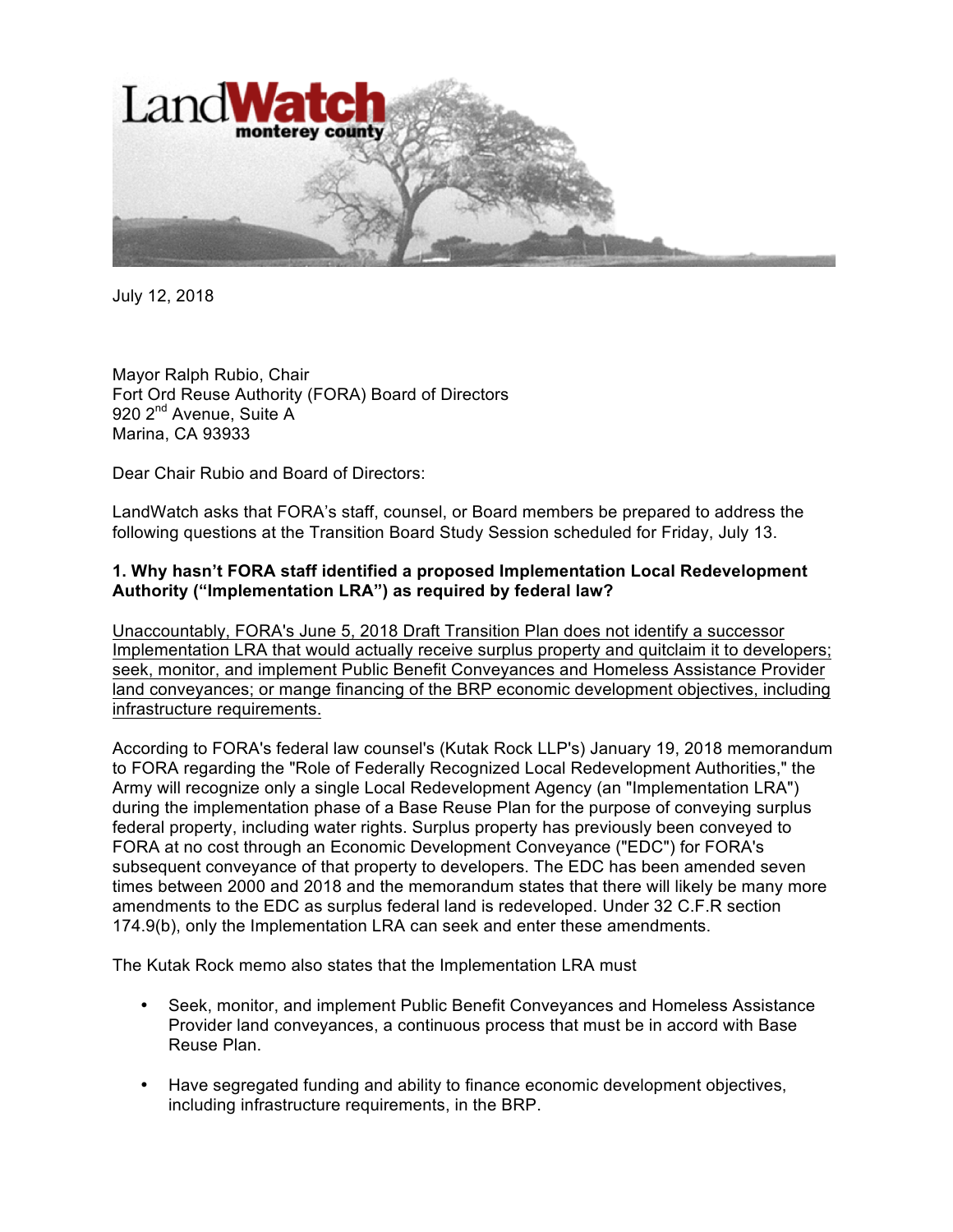• Be able to accept and account for federal funding without co-mingling assets.

## **2. What parcels remain to be conveyed for future development?**

Consideration of a transition plan should be informed by the identification of the status of undeveloped surplus property. It is unclear to the public what surplus parcels still held by public agencies are expected to be developed in the future and which public agency currently owns these parcels, e.g., the Army, FORA, or FORA member agencies. We ask that FORA provide this information in a systematic form, including maps and a list of parcel numbers with ownership and land use designation under the local General Plans and the Base Reuse Plan, since it would affect post-FORA actions, e.g., the ability to convey and condition development parcels.

## **3. What were the prior FORA deliberations on the transition issues that should have been anticipated?**

Inexplicably, the staff report and draft transition plan make no reference to prior FORA deliberations on transition issues, deliberations that should have taken place at the time the existing commitments were made and that may help inform choices at this point.

For example, when FORA decided to implement a CFD funding arrangement in 2002, it knew or should have known that the CFD mechanism could not survive FORA's then-expected termination date. Before committing FORA to a funding mechanism with such a short shelf life, did FORA consider how it would transition to another funding system when it terminated? If so, what were those plans? Or, for example, at the time it adopted the prevailing wage requirement in the Master Resolution, what plans did FORA have to ensure the continued payment of prevailing wages after FORA sunsets?

## **4. Please provide a legal opinion with respect to the proposed CEQA exemption.**

The draft transition plan makes two arguments without any substantive legal analysis that the transition plan should be exempt from CEQA review.

First, the draft transition plan characterizes the transition plan as a mere administrative or financial reorganization that could not have any effect on the physical environment. However, the transition plan would apparently alter or abandon specific provisions of the BRP that were identified as CEQA mitigation when the BRP was adopted, including numerous specific policies and the entire DRMC system. CEQA requires that an agency make findings that altered mitigation will remain effective or that there is no feasible alternative to abandonment of mitigation. How does FORA intend to address this obligation, especially in light of the repeated statements in the draft transition plan that it is unclear whether BRP policies will even continue to apply in the future?